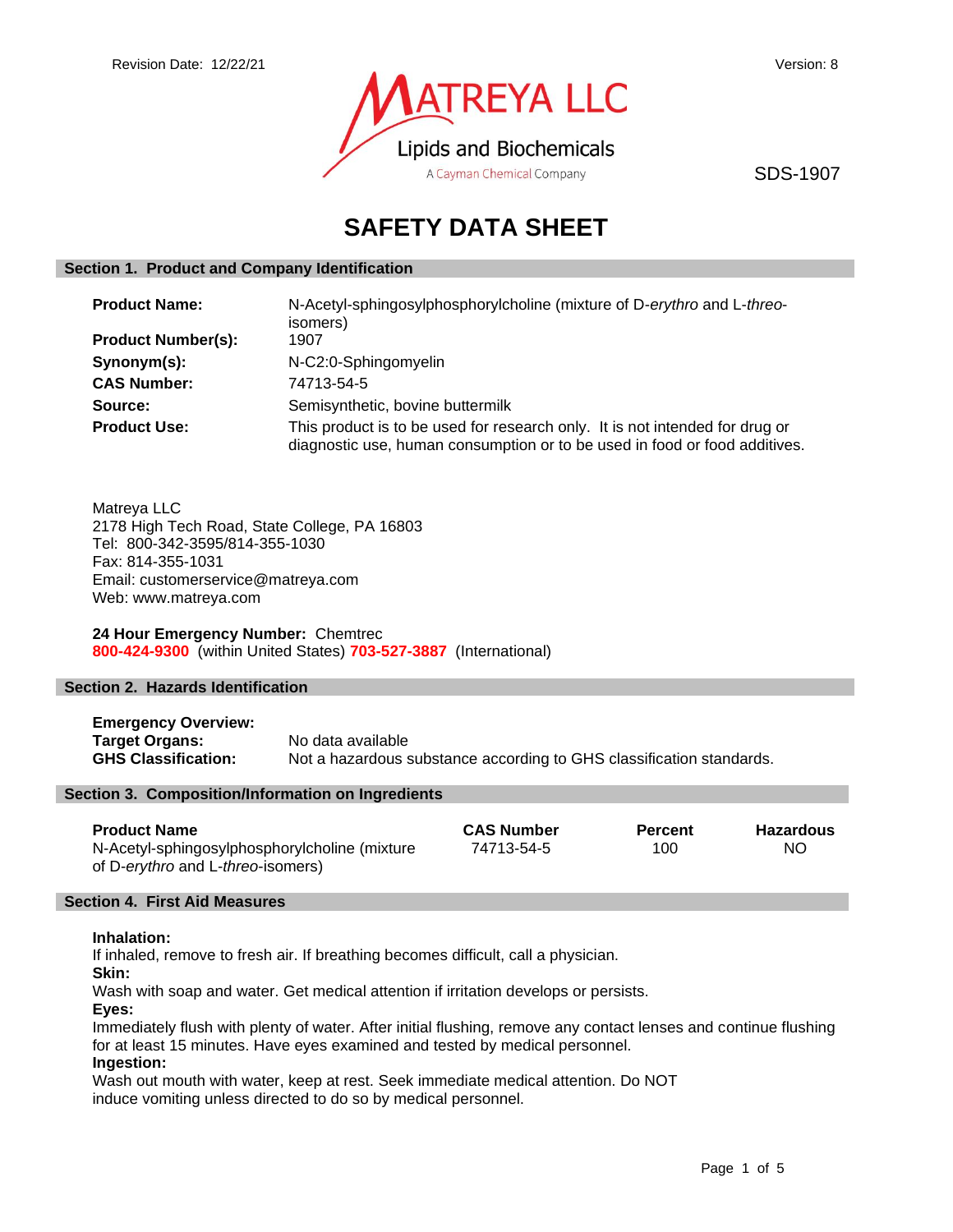## **Section 5. Fire Fighting Measures**

## **Suitable extinguishing media:**

Use dry chemical, alcohol-resistant appropriate foam, carbon dioxide, or water spray.

**Specific hazards arising from the chemical:**

No data available

**Special protective actions for fire fighters:**

No data available

## **Special protective equipment for fire fighters:**

Wear breathing apparatus and use water spray to keep fire-exposed containers cool.

## **Section 6. Accidental Release Measures**

## **Personal precautions:**

Wear appropriate personal protective equipment. After contact with skin, wash immediately with plenty of water.

## **Environmental precautions:**

Do not let product enter drains.

## **Methods and Materials for containment and cleaning up:**

Sweep up and keep in suitable, closed container for disposal.

## **Section 7. Handling and Storage**

## **Precautions for safe handling:**

Avoid contact with eyes, skin or clothing. Do not ingest. Use only with adequate ventilation. Keep sealed when not in use. Wear appropriate personal protective equipment.

## **Conditions for safe storage, including incompatibilities:**

Recommended storage temperature: -20°C. Keep container tightly closed in a dry and well-ventilated place.

## **Section 8. Exposure Controls/Personal Protection**

This product contains no substances with occupational exposure limit values.

## **Engineering Controls:**

No specific ventilation required.

**Personal Protective Equipment:**

## **Respiratory protection:**

Respiratory protection is not required. Where protection from nuisance levels of dusts are desired, use type N95 (US) or type P1 (EN 143) dust masks. Use respirators and components tested and approved under appropriate government standards such as NIOSH (US) or CEN (EU).

## **Hand protection:**

For prolonged or repeated contact use protective gloves. Recommended: Nitrile rubber **Eye protection:**

Safety eyewear should be worn at all times to avoid exposure to liquid splashes, mists, or dusts. Recommended: Safety glasses with side shields or goggles.

## **Skin protection:**

Protective clothing should be selected specifically for the working place, depending on concentration and quantity of the hazardous substances handled. Recommended: Lab coat

## **Section 9. Physical and Chemical Properties**

| Appearance:                              | Solid             |
|------------------------------------------|-------------------|
| Odor:                                    | No data available |
| Odor threshold:                          | No data available |
| pH:                                      | No data available |
| <b>Melting/Freezing point:</b>           | No data available |
| Initial boiling point and boiling range: | No data available |
| Flash point:                             | No data available |
|                                          |                   |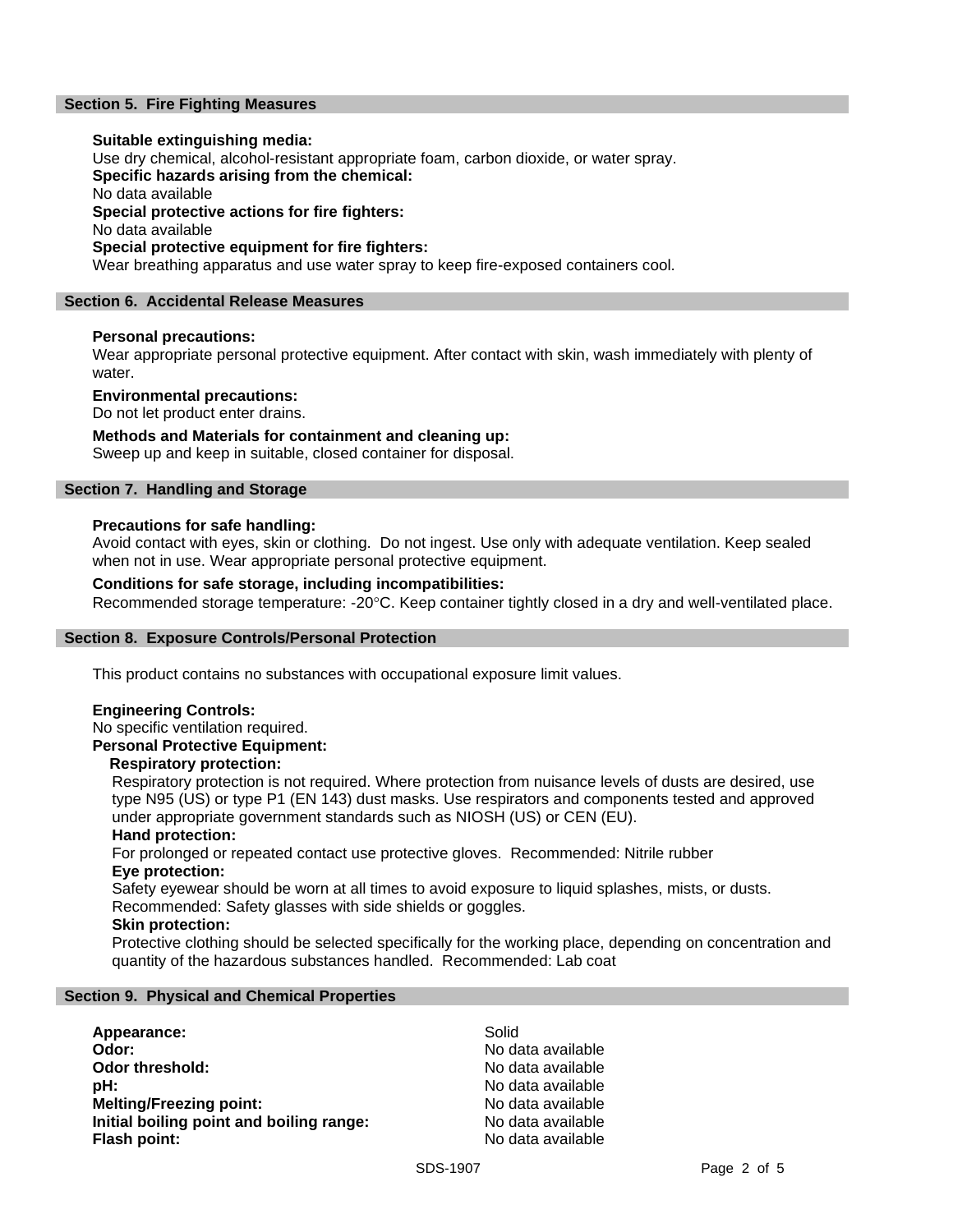**Evaporation rate:** No data available **Flammability (solid, gas):** No data available<br> **Upper/Lower flammability or explosive limit:** No data available **Upper/Lower flammability or explosive limit: Vapor pressure:** No data available **Vapor density:** No data available **Relative density:**<br> **Relative density:**<br> **Solubility (ies):**<br> **Solubility (ies):**<br> **Solubility (ies): Partition coefficient (n-octanol/water):** No data available **Auto-ignition temperature:** No data available **Decomposition temperature:** No data available **Viscosity:** No data available **Molecular formula:** C<sub>25</sub>H<sub>51</sub>N<sub>2</sub>O<sub>6</sub>P **Molecular weight:** 506

Ethanol, chloroform/methanol, 2:1

## **Section 10. Stability and Reactivity**

#### **Reactivity:**

Stable under recommended storage conditions.

## **Chemical stability:**

Stable under recommended storage conditions.

#### **Possibility of hazardous reaction:** No data available

**Conditions to avoid:** No data available

**Incompatible materials:** No data available

**Hazardous decomposition products:** No data available

## **Section 11. Toxicological Information**

## **Acute toxicity:**

No data available

**Skin corrosion / irritation:** No data available

**Serious eye damage / irritation:** No data available **Respiratory or skin sensitization:** No data available

**Germ cell mutagenicity:** No data available

## **Carcinogenicity:**

No component of this product present at levels greater than or equal to 0.1% is identified as a carcinogen or potential carcinogen by IARC, ACGIH, NTP or OSHA.

## **Reproductive toxicity:** No data available

## **Specific target organ toxicity - single exposure:**

No data available

#### **Specific target organ toxicity - repeated exposure:** No data available

## **Aspiration hazard:**

No data available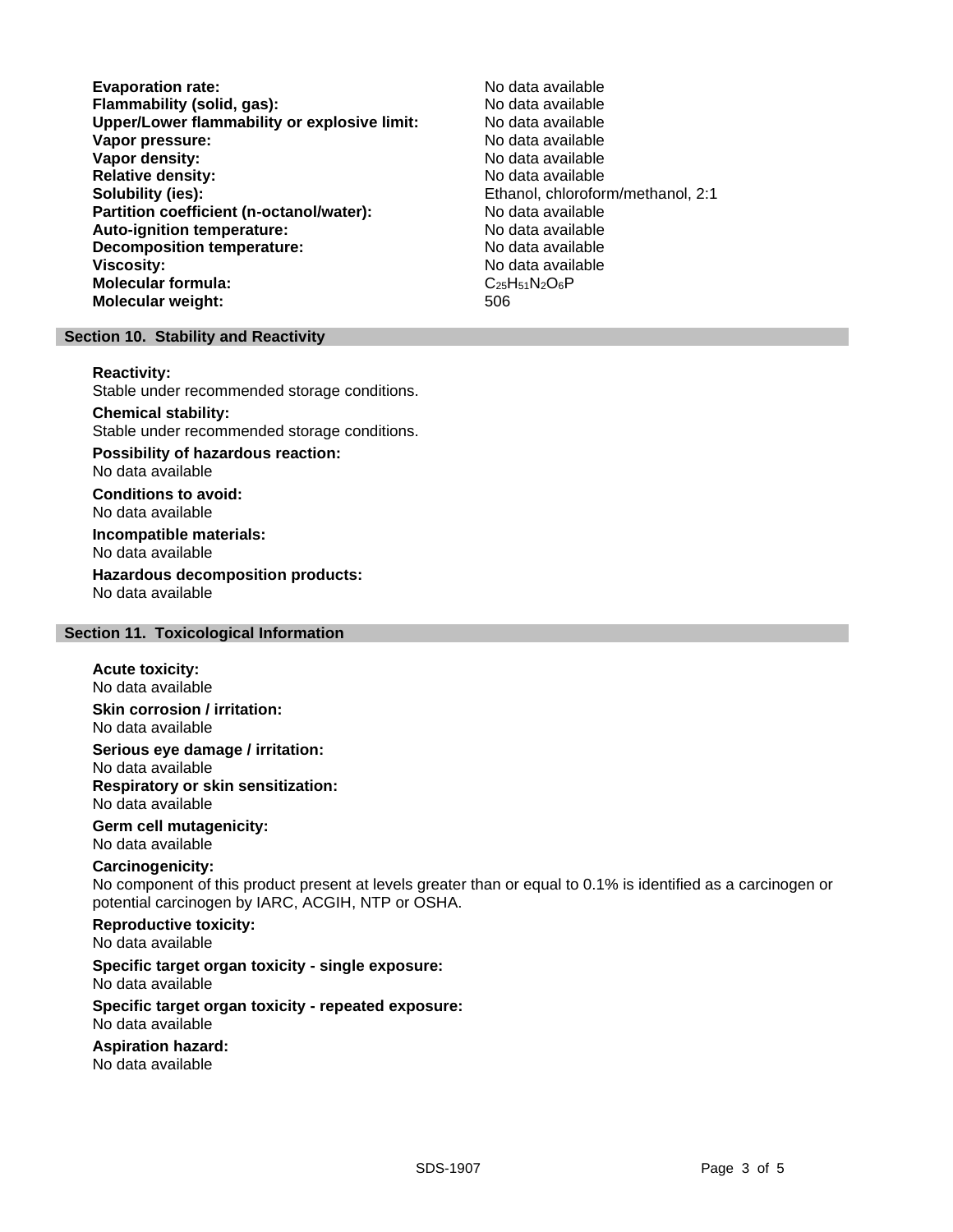## **Section 12. Ecological Information**

**Toxicity:** No ecological data available for this product. **Persistence and degradability:** No data available **Bioaccumulative potential:** No data available **Bioaccumulation:** No data available **Mobility in soil:** No data available **Other adverse effects:**

No data available

## **Section 13. Disposal Consideration**

#### **Disposal methods:**

Observe all federal, state and local environmental regulations.

## **Section 14. Transportation Information**

| DOT (US)<br><b>UN Number:</b>                       | Not dangerous goods |
|-----------------------------------------------------|---------------------|
| <b>Land Transport ADR/RID</b><br><b>UN Number:</b>  | Not dangerous goods |
| <b>Maritime Transport IMDG</b><br><b>UN Number:</b> | Not dangerous goods |
| <b>Air Transport ICAO/IATA</b><br><b>UN Number:</b> | Not dangerous goods |

## **Section 15. Regulatory Information**

## **Product Name CAS Number**

74713-54-5

N-Acetyl-sphingosylphosphorylcholine (mixture of D-*erythro* and L-*threo*-isomers) **SARA 302 Components:**

No chemicals in this material are subject to the reporting requirements of SARA Title III, Section 302.

## **SARA 313 Components:**

This material does not contain any chemical components with known CAS numbers that exceed the threshold (De Minimis) reporting levels established by SARA Title III, Section 313.

## **SARA 311/312 Hazards:**

No 311/312 SARA Hazards

## **California Prop. 65 Components:**

This product does not contain any chemicals known to State of California to cause cancer, birth, or any other reproductive defects.

## **DSL/NDSL status:**

This product contains the following components that are not on the Canadian DSL nor NDSL lists.

N-Acetyl-sphingosylphosphorylcholine (mixture of D-*erythro* and L-*threo*-isomers)

 **Component CAS Number** 74713-54-5